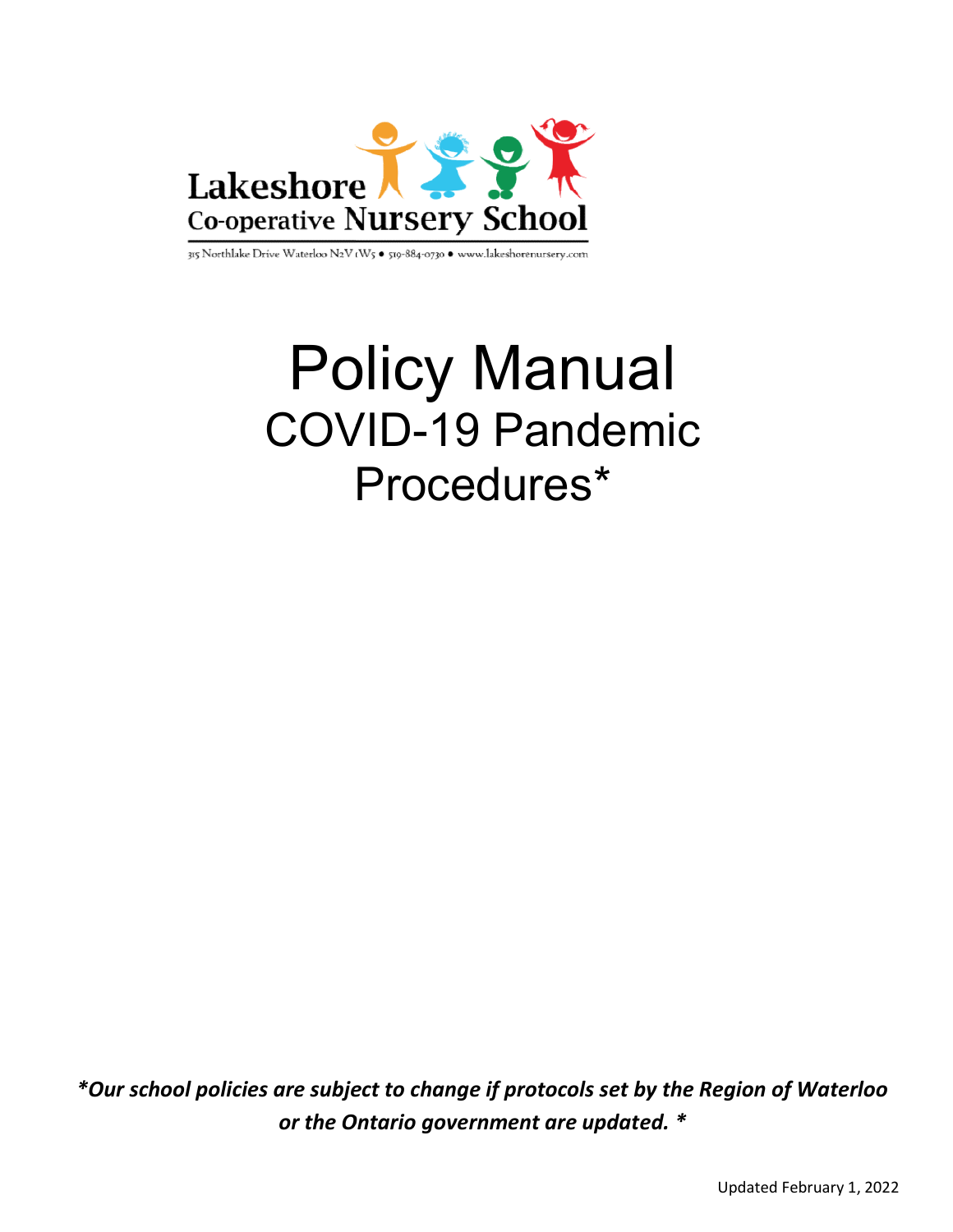## **Contents**

Disinfection of the space, toys and equipment;

Reporting illness (including serious occurrence protocols)

Physical distancing

Staff schedules

- Group events and/or in-person meetings
- Parent drop off and pick up procedures

Screening Requirements

Communication Plan

Visitors

Covid 19 Immunization Disclosure Policy

Tuition Fees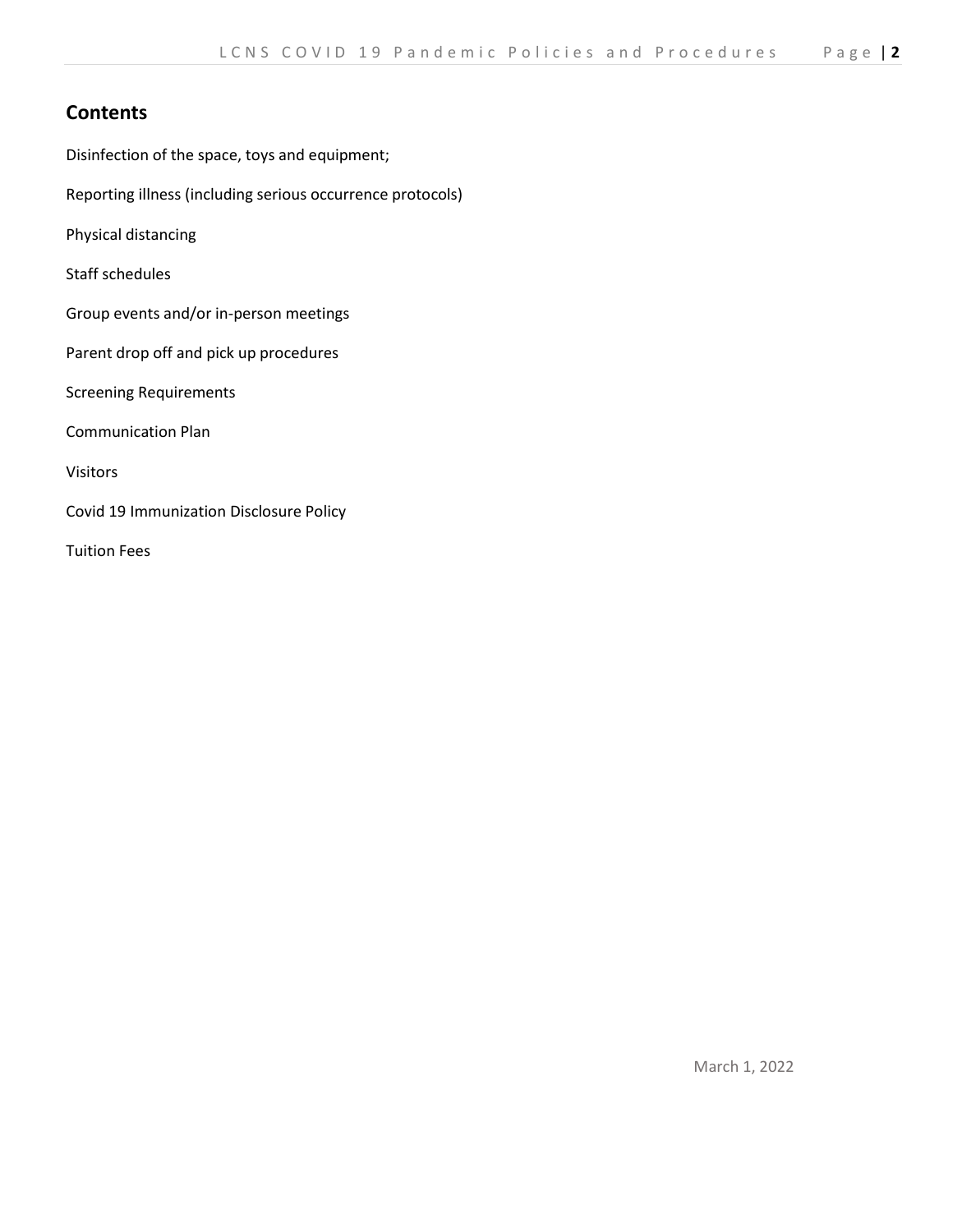# Disinfection Policy

In addition to routine practices for dealing with blood/body fluids and blood/body fluid by-products, all staff must strictly adhere to sanitary precautions in all aspects of the program.

# Disinfection Procedure

Centres will be cleaned and disinfected thoroughly prior to being re-opened. Once the centre is operational, cleaning and disinfection must be performed at least once a day before opening for the day and whenever contaminated during daily operation on an ongoing basis.

High touch surfaces such as handrails, door knobs, light switches, tabletops will be cleaned and disinfected twice daily.

 Cleaning products used must have a Drug Identification Number (DIN) and statement of capacity to kill viruses (contains a virucide). If a diluted bleach solution is used, it should be prepared according to instructions on the label or if using bleach that has a concentration of 5% hypochlorite, add 5 mL (1 teaspoon) of bleach in 250 mL (a cup) of water, or add 20 mL (4 teaspoons) bleach in 1 litre (4 cups) of water to give a 0.1% sodium hypochlorite solution. Be sure to prepare the solution fresh, when you are intending to use it, and only dilute bleach in water (and not with additional chemicals).

Prior to re-opening, all staff will read and sign off on new Covid-19 Pandemic Care Plan policies and be trained and will follow the Health and Safety Protocols.

The centre will maintain a cleaning and disinfection log to track and demonstrate daily and weekly cleaning.

## Hand Hygiene and Respiratory Etiquette

Appropriate hand hygiene and respiratory etiquette are among the most important protective strategies. Staff will be trained and able to assist children on appropriate hand hygiene and respiratory etiquette, including the use of alcoholbased hand rub (ABHR), and reinforcing its use. Hand hygiene should be conducted by anyone entering the child care setting and incorporated into the daily schedule at regular intervals during the day, above and beyond what is usually recommended

Disposable Gloves: Gloves must be worn in the following circumstances and disposed after use:

- Administering first aid
- Cleaning up blood and body fluid e.g. vomitus spills and disinfecting surfaces
- Rinsing wet clothing or linen Contact with diarrhea e.g. cleaning/disinfecting contaminated surfaces, diaper changing
- Handling dirty laundry
- Cleaning toys and surfaces
- Staff must adhere to proper don/doffing of gloves, see video link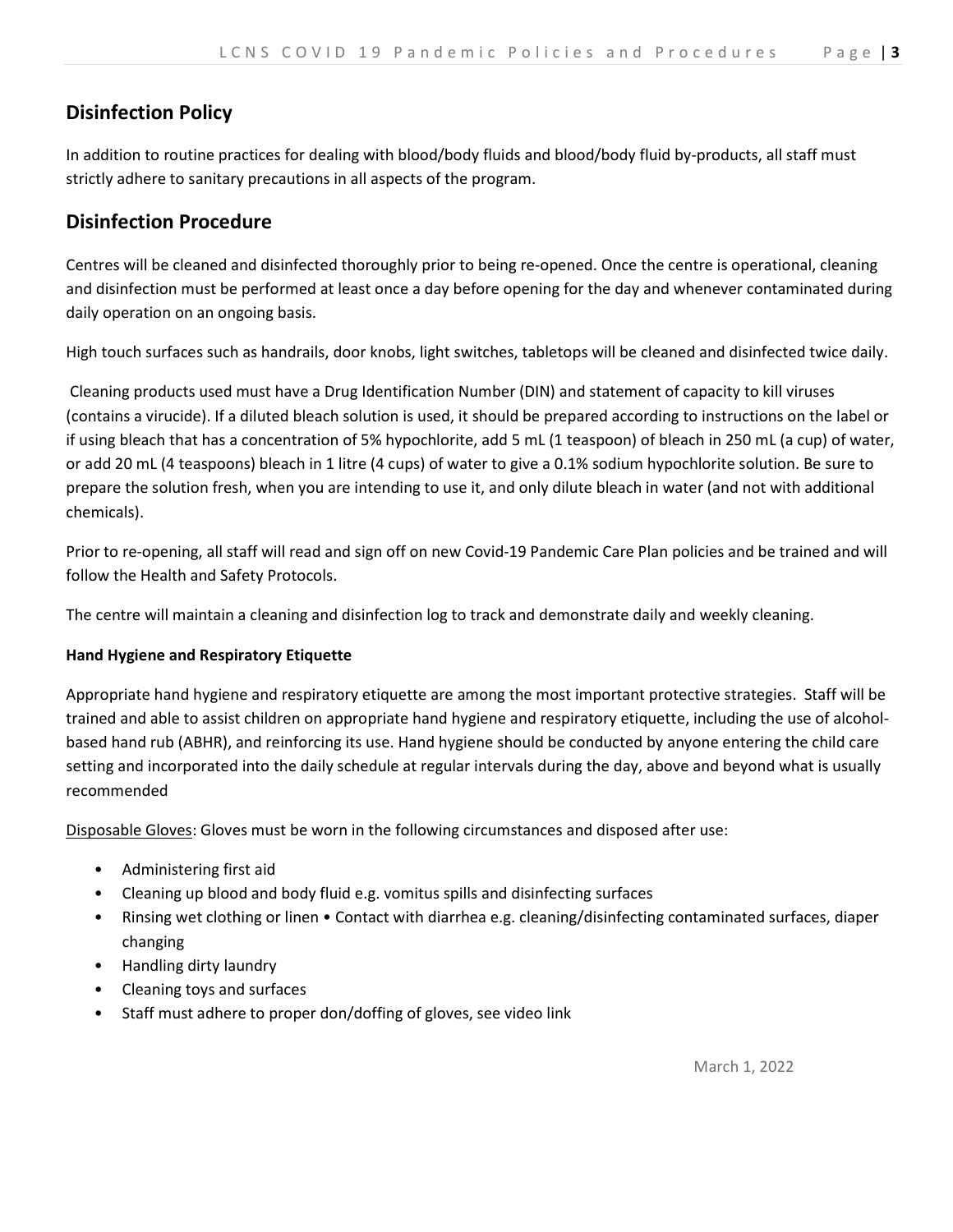Hand Washing: Staff and volunteers must wash their hands with soap and warm water in the following situations:

- Before handling food, drinks or medication
- Before and after eating
- Before and after diaper check and change
- Before and after toileting
- Before and after contact with bodily fluids
- Before and after using gloves
- Before and after touching theirs or someone else's face
- Before entering and leaving a classroom
- After touching contaminated articles such toys that have been mouthed or personal care items such as toothbrushes
- Immediately following the disposal or laundering of any contaminated personal protective equipment (PPE)

If adults cannot access soap and water, alcohol based hand sanitizer containing a minimum of 60% alcohol can be used, only if the hands are not visibly soiled.

The removal of all hand jewellery and nail polish is recommended to ensure thorough hand sanitizing and hand hygiene.

Children must be encouraged to wash their hands with warm soapy water:

- Before handling food
- Before and after eating
- Before and after toileting, including after a diaper change
- After putting their hands in their mouths
- At arrival time, and when coming inside from outdoor play
- Before and after engaging with sensory materials (e.g. sand, water, playdough)

## Masks and other PPE

Adults are to adhere to proper don/doffing of any mandatory or optional personal protective equipment and practice hand hygiene immediately following the disposal or laundering of any contaminated PPE.

Wearing a mask can help to prevent the spread of some respiratory illnesses, but it can also become a source of infection if not worn or discarded properly. Wash your hands before putting on a mask and after removing a mask using soap and water or an alcohol based hand sanitizer.

Masks and eye protection (face shield or googles) will be worn by staff at all times in the classroom, during screening, and on the playground when 6ft of distance cannot be maintained. Exemptions will be made for staff with medical conditions that do not allow them to wear a mask. Staff who are unable to wear a mask due to a medical exemption should continue to work without contact with others.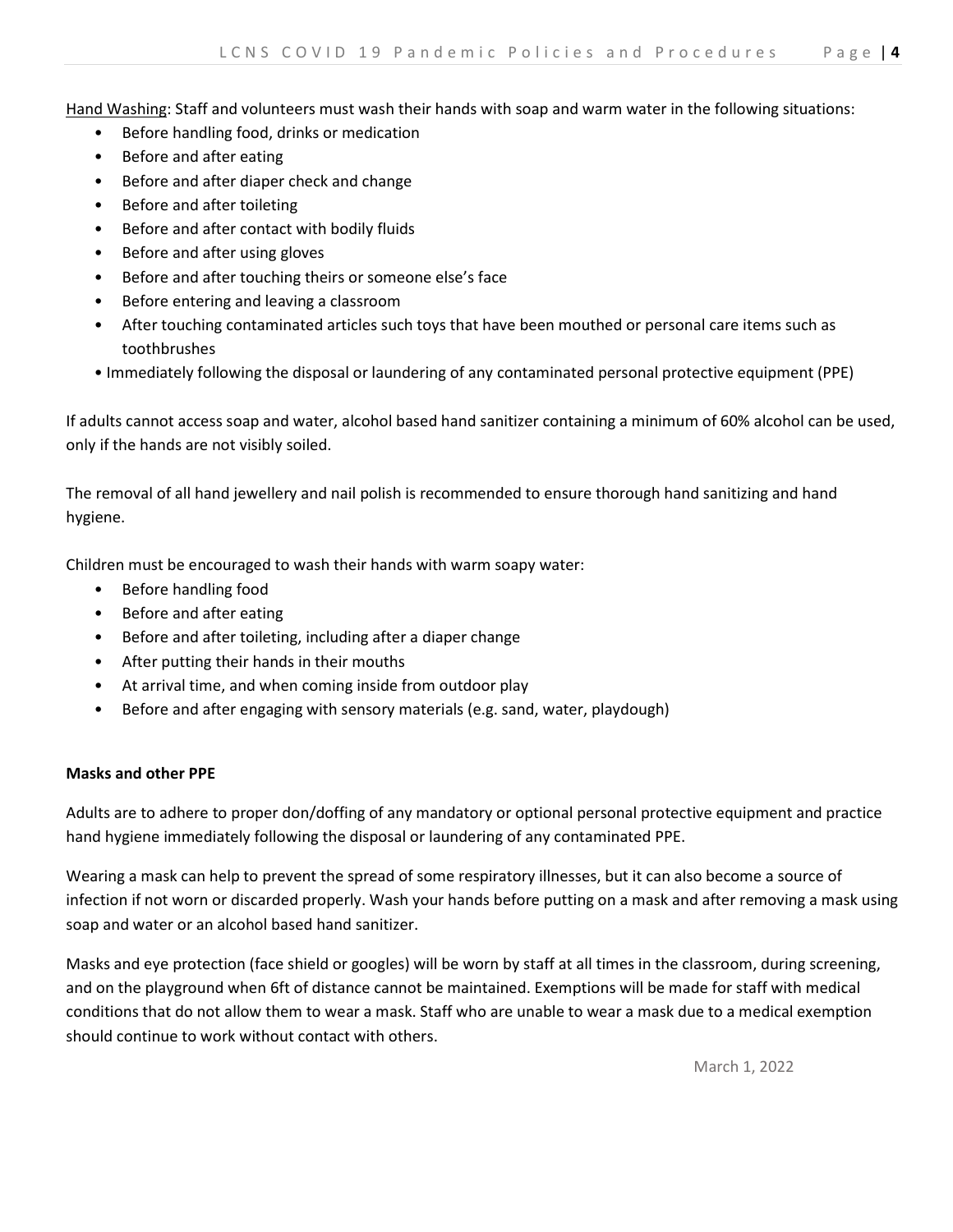LCNS recommends that children over the age of 2 years wear a mask when indoors at school. Children who are under the age of 2 years, have a medical condition which prevents them from wearing a mask, or who cannot tolerate wearing a mask will be exempt from this policy. Parents are asked to provide the masks and the school will provide a reusable ziplock bag to store the mask in. Teachers at LCNS cannot be responsible for putting masks on or taking them off of children. We know it is unrealistic to think a child will tolerate a mask the whole time they are at school and our teachers would never force the child to wear the mask if they are uncomfortable. Children who chose to remove their masks will be assisted to put them away. Parents are asked to help their child practice putting on and taking off the mask at home.

Masks should be replaced when damp or visibly soiled.

How to wear your mask:

- 1. Wash your hands with soap and water for at least 15 seconds or use alcohol-based hand sanitizer before putting on your mask.
- 2. Secure the elastic loops of the mask around your ears. If your mask has strings, tie them securely behind your head.
- 3. Cover your mouth and nose with the mask and make sure there are no gaps between your face and the mask.
- 4. Do not touch the front of the mask while you wear it. Wash your hands with soap and water for at least 15 seconds or use alcohol-based hand sanitizer if you accidentally touch your mask.

How to throw away your mask:

- 1. Do not touch the front of your mask to remove it.
- 2. Remove the elastic loops of the mask from around your ears or untie the strings from behind your head.
- 3. Hold only the loops or strings and place the mask in a garbage bin with a lid.
- 4. Wash your hands with soap and water for at least 15 seconds or use alcohol-based hand sanitizer after you have discarded your mask.

## Disposable Gloves

Gloves are used alone or in combination with other PPE to prevent exposure. Gloves should be put on just prior to the interaction with the child and removed immediately and disposed of in the appropriate receptacle when the interaction has ended.

 For a demonstration please watch the How to don and doff gloves video: https://www.youtube.com/watch?v=xueBYfElFEg

How to put on gloves:

- 1. Perform hand hygiene
- 2. Put on gloves, taking care not to tear or puncture glove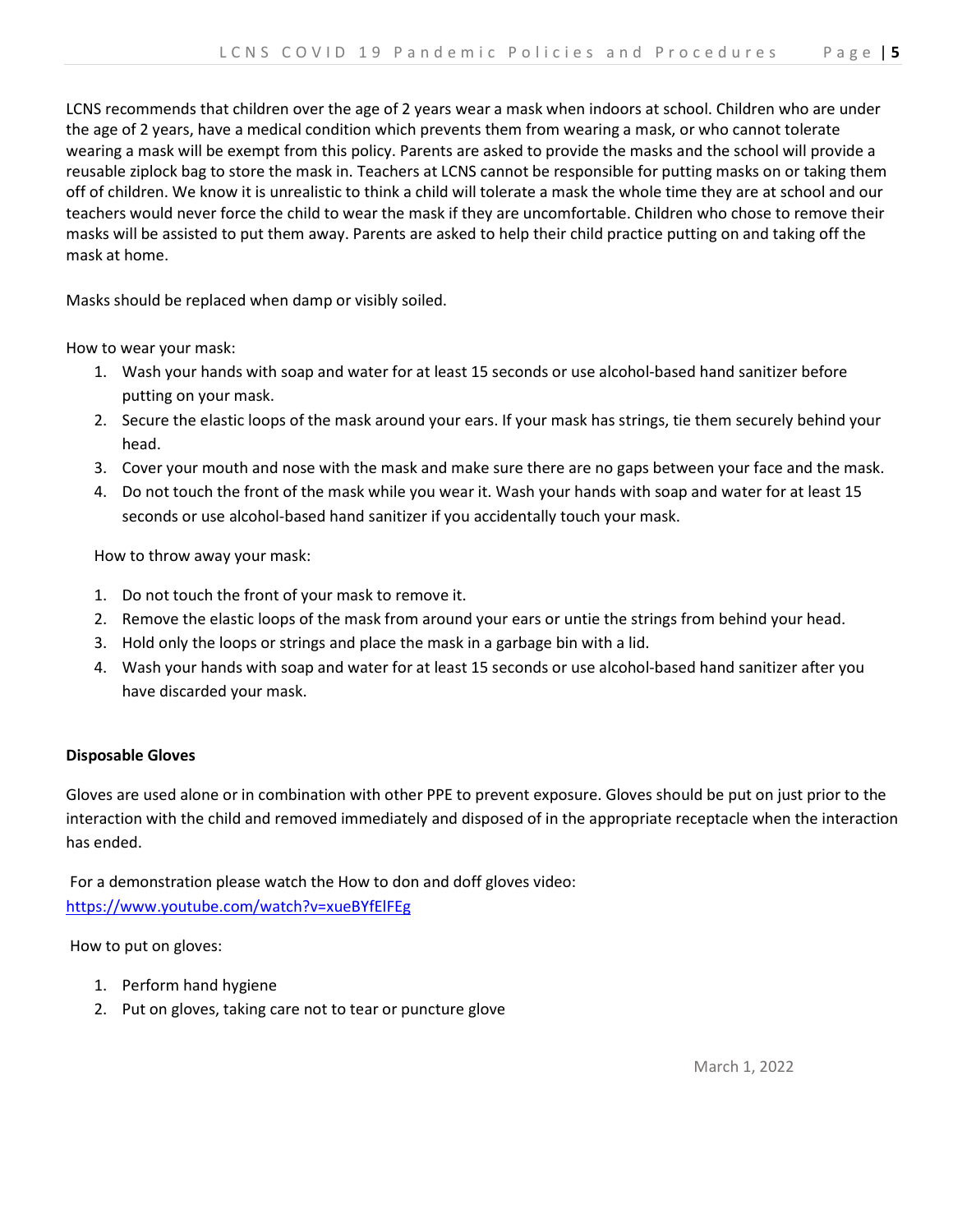How to remove gloves: Remove gloves using a glove-to-glove/skin-to-skin technique

- 1. Grasp outside edge near the wrist and peel away, rolling the glove inside-out
- 2. Reach under the second glove and peel away
- 3. Discard immediately into waste receptacle
- 4. Perform hand hygiene

## Cleaning Toys and Play Equipment:

The risk associated with transmission with shared objects is low. In addition to regular cleaning of shared objects, the focus will be on regular hand hygiene and respiratory etiquette to reduce the risk of infection related to shared equipment.

Staff must wear gloves when cleaning / disinfecting any toys, equipment or furnishings.

Staff must ensure that all toys and equipment are in good repair, clean and sanitary.

Toys and equipment which are made of materials that can be cleaned and disinfected will be provided as much as possible. Plush toys will be removed from classrooms and outdoor spaces as they cannot be readily cleaned and disinfected.

Mouthed toys will be removed immediately after the child is finished using them and will be cleaned and disinfected as soon as possible.

All of children's personal belongings should be labelled with their name.

If sensory materials (e.g., playdough, water, sand, etc.) are offered, emphasis will be placed on hand hygiene before and after the use of materials.

## Laundry

Dirty laundry will be removed from the classroom weekly and be stored for seven days before being sent home with duty parents to be washed, dried, and returned.

All laundry should be washed with regular soap and hot water (60°C - 90°C) and dried thoroughly. Clothing and linen from an unwell/infected child can be washed with other laundry.

Linens and children's clothing soiled with fecal material will be sent home with individual families. Fecal matter can be disposed in the toilet before bagging the items. Rinsing of these items is not permitted as per Public Health direction.

 Staff must use appropriate PPE when handling laundry from a symptomatic person (e.g. gloves, eye protection, lab coat).

Laundry hampers will be clearly labelled 'dirty' or 'clean' and be disinfected regularly.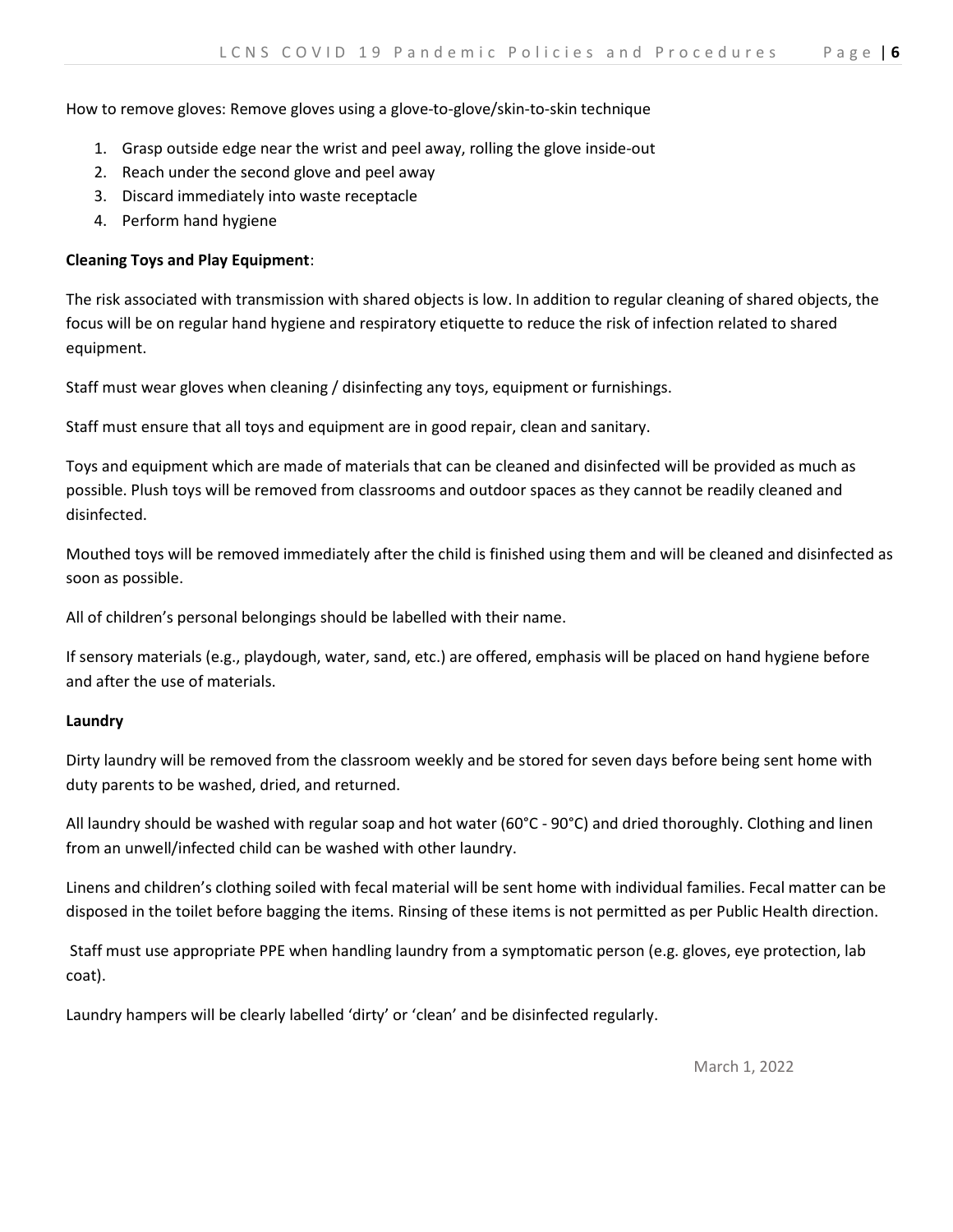## Standard Cleaning protocols (to be followed when children in care are asymptomatic):

Child care centres premises will be cleaned frequently. Focus should be on regular hand hygiene to reduce the risk of infection related to high touch surfaces.

- Preschool and toddler toys must be cleaned at least every week and more frequently as needed.
- Mouthed toys must immediately be cleaned and sanitized after every use.
- Large equipment and shelving must be cleaned and disinfected every week.
- Floors will be kept clean and dry throughout the day. They must be damp mopped as necessary by staff.
- Tables used to eat snacks will be cleaned and disinfected before and after each child.
- Re-enforce not sharing food amongst the children.
- Ensure sippy cups, bottles, soothers are labelled to avoid accidental sharing.
- Food will be served by one person rather than letting children help themselves.
- Children's cubbies are to be kept neat and checked weekly by staff.

Staff will thoroughly clean and disinfect bathrooms, and damp mop the floors daily.

All common areas and high touch surfaces (e.g., door knobs, hand rails, light switches, tabletops, sinks, faucets, toilet handles) will be cleaned and disinfected at a minimum of twice daily and when soiled.

A cleaning log for toys and equipment will be used.

## Cleaning Post Symptomatic Child

A sign will be posted on the isolation divider indicating that the space is closed until a thorough cleaning can be done.

Staff will be responsible to thoroughly clean the isolation space donning the appropriate PPE. The classroom where a symptomatic child or staff member has been will undergo a thorough cleaning and disinfection before being opened to program participants again. This section of the room will be closed until the cleaning is done. A sign will be posted to notify others that the area is closed. Cleaning will include disinfection of all toys and surfaces including tabletops, chairs, washrooms, and equipment.

Items unable to be disinfected will either be disposed off or quarantined in a sealed storage area for 7 days.

# Reporting Illness Policy

To ensure the health and well being of children within the centre, children and staff who become ill are asked to stay home or if they become ill while attending the program, will be required to leave the program. Confirmed cases of COVID 19 will be reported to the Region of Waterloo Public Health and Ministry of Education.

If the child is not attending the program on their scheduled day, parents are required to notify the supervisor of the absence and the reason. Parents are encouraged to use the Ministry of Education School Screening tool at :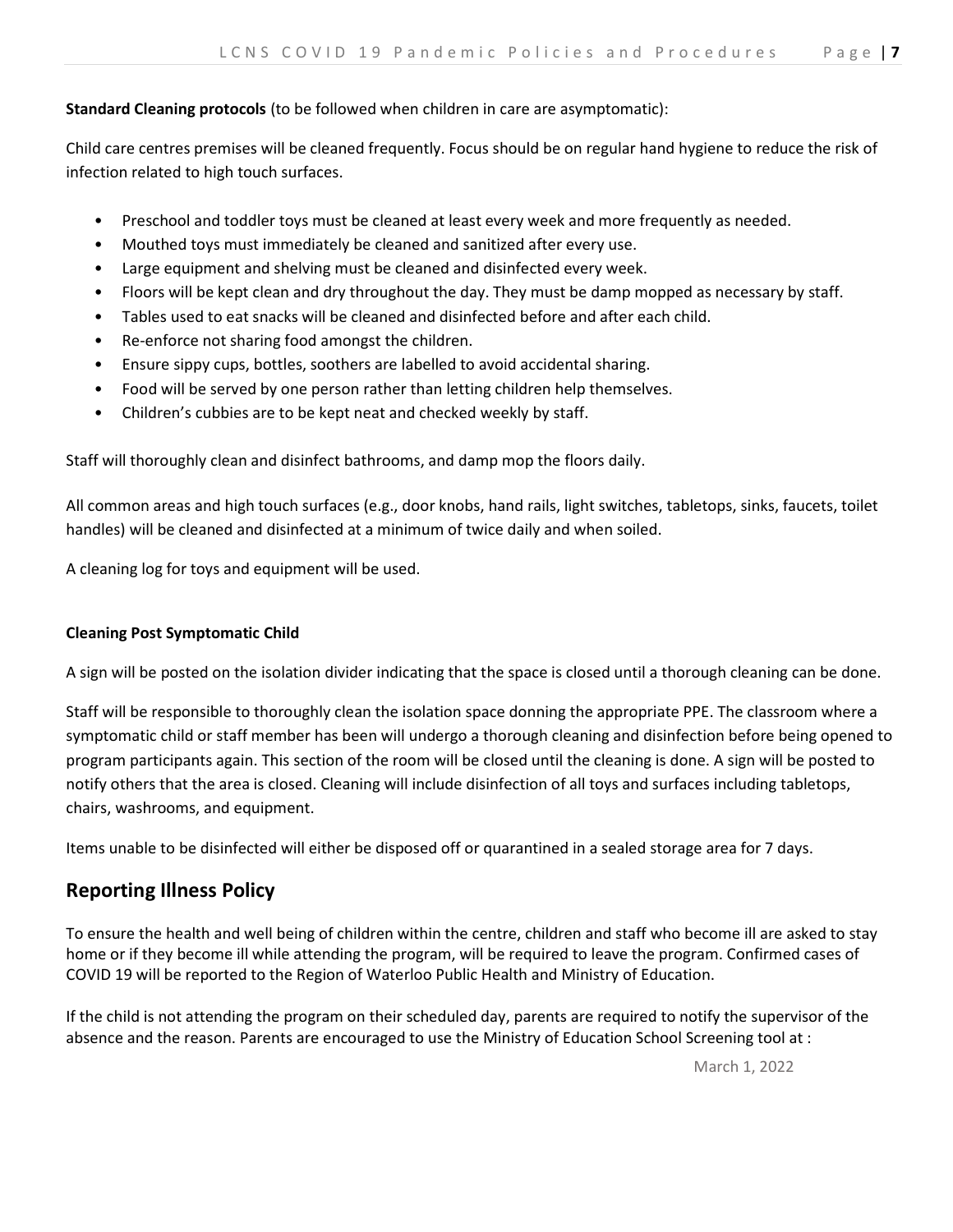https://covid-19.ontario.ca/school-screening/ to guide decision making as to when a child may return to school after illness or as a result of a family member's illness.

Staff must assess the situation to determine the need for when a child needs to be picked up by the parent. This can be determined through the noticeable onset of symptoms. Staff will self monitor their own health throughout the day.

## Procedure when symptoms are reported by parents or observed at screening

- 1. Any individuals who do not pass screening will be asked to return home and self-isolate.
- 2. The centre supervisor will advise families on next steps based on the recommendations within the screening tool. At any time, the supervisor may contact public health for further directions. The supervisor will follow all direction provided by Public Health.
- 3. Symptomatic persons will use Rapid Antigen Tests (RAT) provided by the school for COVID-19 testing and be advised to remain home until they are known to be COVID-19 negative (based on a negative PCR test or 2 RAT tests, spaced 24 hours or more apart) and 24 hours after symptoms began improving. The symptomatic child's sibling is also to be excluded until this time.
- 4. Testing centre information can be found at: https://www.regionofwaterloo.ca/en/health-andwellness/community-assessment-centres.aspx or rapid tests will be provided by the school.
- 5. An ill individual who has a known alternative diagnosis provided by a health care professional may return to child care if they do not have a fever and their symptoms have been improving for at least 24 hours.
- 6. Individuals who test positive for covid 19 can return to school after 5 days of isolating and 24 hours of symptoms improving. Children may not return to school unless they are afebrile without the use of medication.

Note that individuals do not need to provide a medical note or proof of negative result to return to the program.

## Procedure when an individual develop symptoms during program

- 1. Anyone who develops symptoms of ill health including symptoms of ill health related to COVID-19 must follow the direction below.
- 2. The supervisor or designate immediately will contact the parent /caregiver and Public Health. Pick-up shall be arranged for the child. If the parent cannot be reached, the emergency contact person will be contacted to pick up the child. COVID-19 symptoms are as defined in the most recent version of the Ministry of Health COVID-19 Reference Document for Symptoms:

http://www.health.gov.on.ca/en/pro/programs/publichealth/coronavirus/2019\_guid ance.aspx#symptoms

3. Symptomatic children are immediately separated from others in a supervised area until they can go home. A teacher from the program room will accompany the child and provide supervision at all times. If the child is over the age of 2 and willing, the child will don a mask. If the symptomatic child has any siblings at the centre they will also be sent home at this time.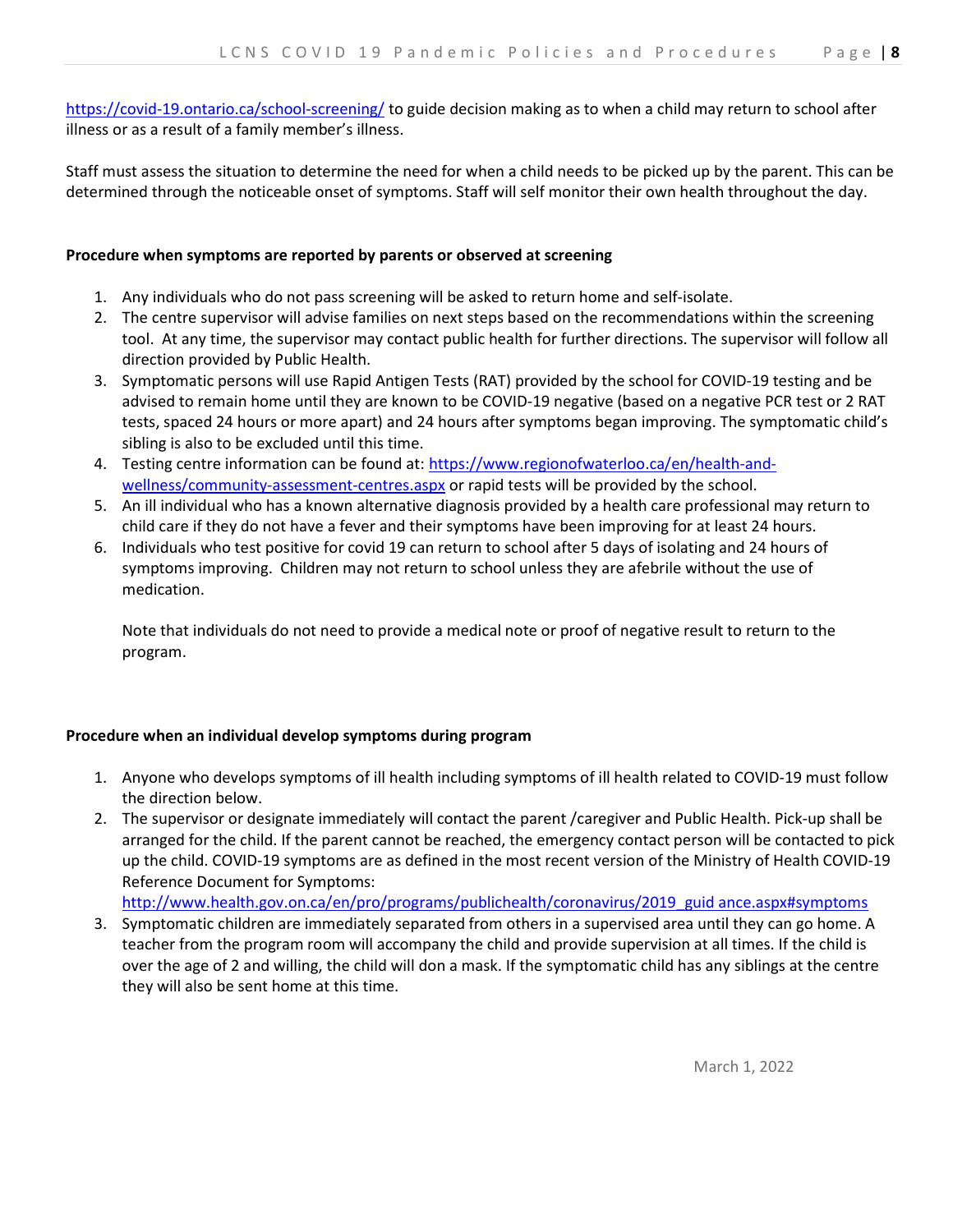- 4. Staff should wear a surgical/procedure mask, eye protection and lab coat or gown at all times while supervising a symptomatic child. Every effort should be made for physical distancing to be maintained between the staff and symptomatic child.
- 5. If the child is in a room with other family members from the same household only, the child will not need to be removed from the program room. Efforts will be made to encourage the child to maintain physical distancing from teachers.
- 6. Every effort will be made to keep the child comfortable until someone arrives to take him or her home.
- 7. Hygiene and respiratory etiquette will be practiced while the child is waiting to be picked up. The designated area will be supplied with hand sanitizer with 60% alcohol content. Tissues will be provided to the child for proper respiratory etiquette, with proper disposal of the tissues and proper hand hygiene.
- 8. Once the child and siblings have been picked up, the childcare teacher will remove and dispose of appropriate PPE, according to the Public Health Ontario Don/Doffing PPE Fact Sheet
- 9. Reusable PPE such as blanket, cloth or lab coat should be laundered immediately. Clothing and linen from an unwell/infected child can be washed with other laundry. The child's personal items must be bagged and sent home and not washed.
- 10. Reusable PPE such as a face shield will be disinfected.
- 11. Disinfecting of both the program space and isolation space will be cleaned as per the Covid-19 Pandemic cleaning post symptomatic child procedure.
- 12. Any items used by the sick person should be cleaned and disinfected. All items that cannot be cleaned (paper, books, cardboard puzzles) should be removed and stored in a sealed container for a minimum of 7 days.
- 13. Symptomatic persons will use COVID-19 testing and be advised to remain home until they are known to be covidfree and 24 hours after symptoms have been improving. The symptomatic child's sibling is also to be excluded until this time.
- 14. Testing centre information can be found at: https://www.regionofwaterloo.ca/en/health-andwellness/community-assessment-centres.aspx. The school can provide rapid antigen test kits for symptomatic children in the program.

## Serious Occurrence Reporting

Child care licensees are required to report a serious occurrence for COVID-19 related matters for:

a) Unplanned disruption of services for Public Health Ordered Closures and Voluntary Closures related to COVID-19 that represents the entire centre.

Additional Information/Tips:

For closures of entire child care centre or home child care premises related to COVID-19

▪ Where public health orders a closure of the entire child care centre or home child care premises, submit a serious occurrence in CCLS under 'Unplanned Disruption of Service' with the subcategory of 'Public Health Closure of Entire Centre or Home Premises Related to COVID-19'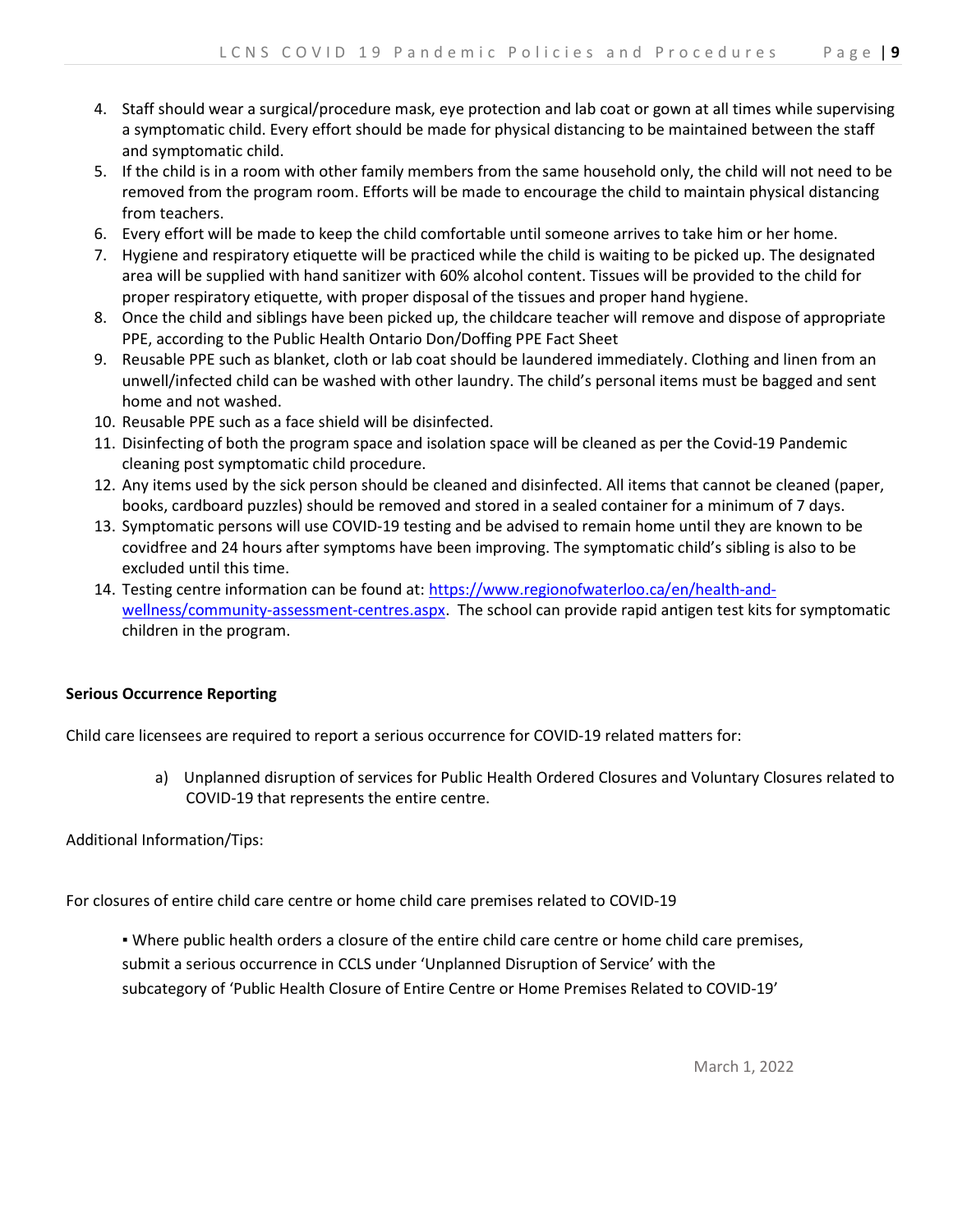▪ Where there is a voluntary closure of child care centre or home child care premises, submit a serious occurrence in CCLS under 'Unplanned Disruption of Service' with the subcategory of 'Voluntary Closure of Entire Centre or Home Premises related to COVID-19'

Examples of voluntary closures of Child Care Centres or Home Child Care Premises related to COVID-19

▪ School board makes the decision to close the entire school therefore entire child care centre closes \*\*Where time-limited mandated closure of all schools is in effect, this is not a reportable serious occurrence e.g. Before and After School programs.

**.** Licensee decides to close entire child care centre due to not having enough staff.

▪ Licensee decides to close entire child care centre or HCC premises due to cases of COVID-19

▪ First Nation community decides to close the entire community/child care centre/home child care agency due to COVID concerns

▪ Any time a licensee decides to close the entire program or HCC premises for any reason related to COVID

#### Symptoms of COVID-19

 The ministry recommends licensees refer to the Ministry of Health COVID-19 Reference Document for Symptoms which outlines the symptoms which have been most commonly associated with COVID-19.

## Physical Distancing Policy

When setting up the play space, physical distancing of at least 2 meters must be maintained between cohorts and should be encouraged, where possible, between children within the same cohort.

## Physical Distancing Procedure

In order to promote physical distancing the following measures will be used.

- spreading children out into different areas, particularly at meal and dressing time by removing some chairs to create more space and using alternate cubbies where feasible or staggering entry into the room so that there are fewer children in cubby area at a time
- in bathrooms, using alternating stalls and only using one sink
- incorporating more individual activities or activities that encourage more space between children
- using visual cues to promote physical distancing (markings on the floor)
- planning activities that do not involve shared objects or toys
- When possible, moving activities outside to allow for more space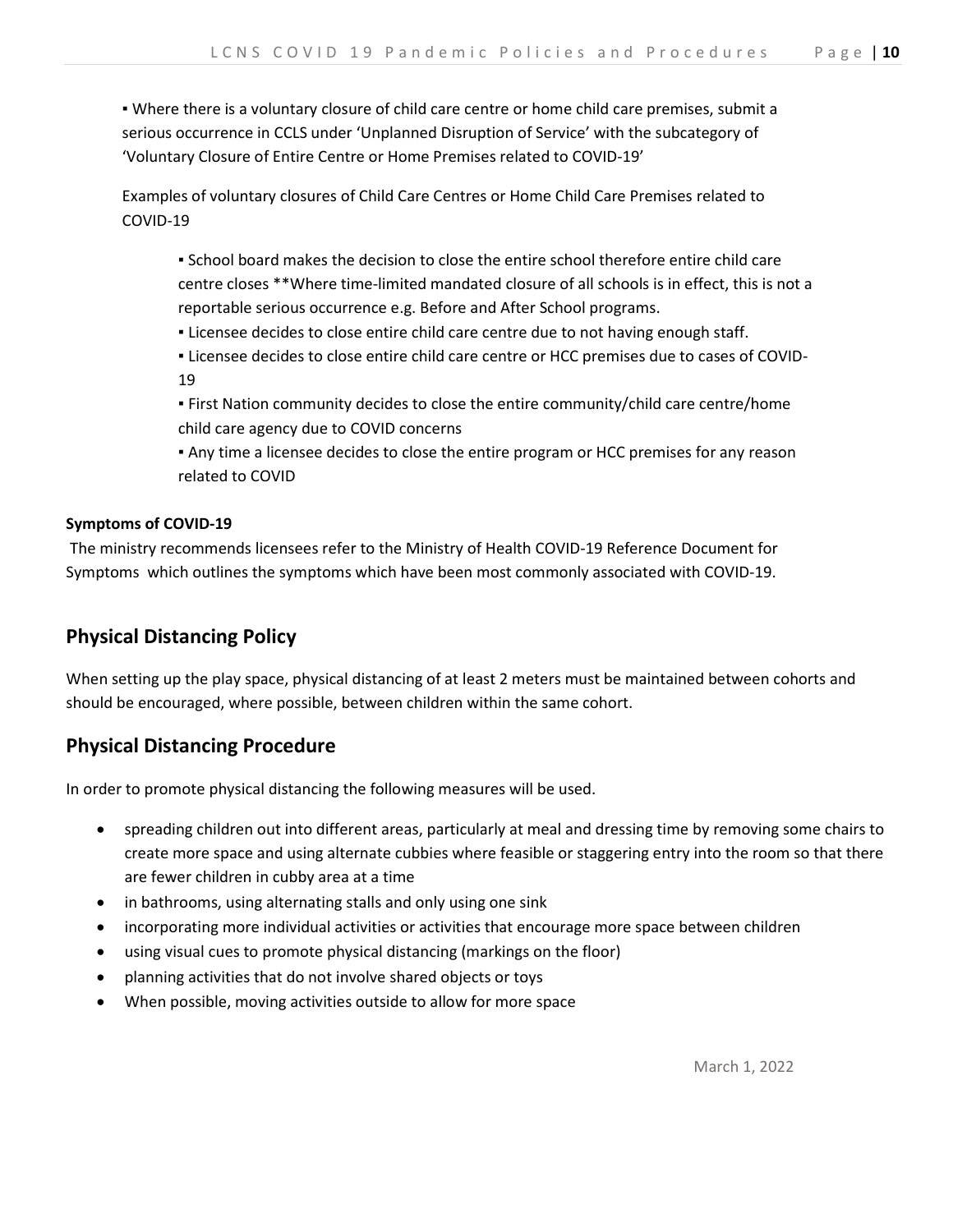# Staff Scheduling Policy

Movement of staff between child care centre locations is permitted.

## Group Events and Meetings Policy

Group events will not take place during the emergency period. Meetings with the board and parent-teacher conference will be held using virtual technology. In person meetings that must take place will allow 2 meters between participants and all group members will wear a mask that covers their nose and mouth.

# Parent Drop off and Pick Up Policy

In order to maintain safety and minimize contacts with others, parents and caregivers will be asked to drop off children at the screening station outdoors. Parents and caregivers are asked to wear a mask for drop off and pick up times. If parents or caregivers need to enter the building for essential purposes, they will be screened and the time of entry and exit will be recorded as well as contact tracing information.

# Parent Drop off and Pick Up Procedures

- 1. Pick-up and drop-off of children will happen outside the centre.
- 2. Staff will confirm receipt of screening results before entry to the classroom or playground.
- 3. Ground markings or pylons may be used to indicate appropriate physical distancing where parents may be waiting.
- 4. Any person who does not pass the screening criteria will be denied entry into the building.

## Screening Policy

To prevent the spread of COVID-19 and reduce the potential risk of exposure at the children's centres, screening questions will be required for all individuals prior to entry. Screening requirements apply to every employee, volunteer, student on educational placement, and child at the beginning of the day and all visitors.

## Screening Procedure

- 1. A greeting and explanation will be posted on the entrance door notifying caregivers, staff, and visitors of the requirements for screening prior to entry.
- 2. Parents or caregivers must complete the online screening tool at home and email the receipt to the supervisor daily. The screening tool is provided by the Ministry of Education and may change periodically throughout the school year. The screening tool is accessed at: https://covid-19.ontario.ca/school-screening/.
- 3. Parents or caregivers who forget to complete the online screening tool can access the tool with a QR code on the playground fence or the school door. Alternatively, they will be provided with a paper copy.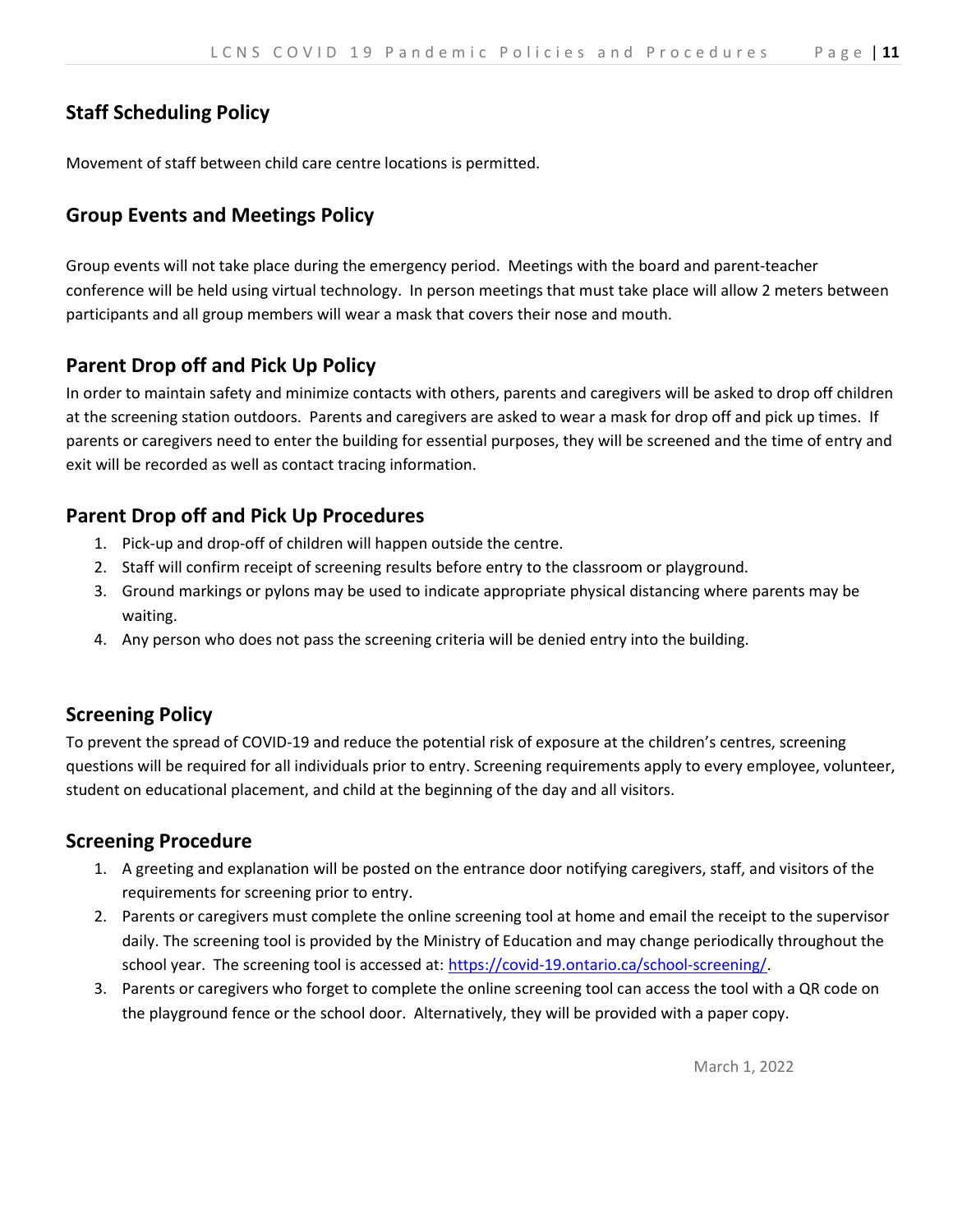- 4. Completed screening forms will be maintained in a locked filing cabinet for 30 days after which they will be destroyed.
- 5. Parents / guardians and staff must check their own or their children's temperatures daily before coming to the centre. If the temperature is equal or greater than 37.8 degrees Celsius or if the child/children have any coldlike symptoms or vomiting and/or diarrhea, the child should not be brought to program.
- 6. Staff will also do a visual check of anyone entering the facility. Where a child or adult is obviously ill, vomiting, diarrhea, fever, runny nose, sore throat, staff must refuse entry into the facility to promote health and wellness at the centre.
- 7. If not already completed, temperatures of staff, caregivers, children and visitors will be taken using an infrared thermometer and recorded at the screening station. Any person with a temperature equal to or greater that 37.8 degrees Celsius will not be permitted to enter the facility.
- 8. Staff who are experiencing any symptoms or who do not pass screening are expected to stay at home and report their absence to their supervisor.
- 9. The supervisor will follow the reporting illness policy and procedure.
- 10. The staff doing the health screening will remain behind the Plexiglas barrier at the screening booth until both the parent and the child have passed the screening. This staff member will wear PPE (a surgical/procedure mask and eye goggles or face shield).
- 11. Screening, attendance and contract tracing records must be maintained for each individual.
- 12. Documentation of the information received during active screen must be recorded on the active screen sheet.
- 13. Upon passing the screening, the dedicated childcare teacher or screener will leave any items brought into the centre on the sanitizing table, and walk the child to the classroom. The staff member will be wearing a medical face mask and goggles or face shield.
- 14. The child/children will be asked to complete hand hygiene with the hand sanitizer before going into the program room or playground.
- 15. The screener or designated staff will disinfect, spray or wipe all items that the child has brought and deliver to the child's cubby or classroom. It is recommended that backpacks not be brought into the centre. Children's extra clothing can be stored in a ziplock bag in the child's basket, cubby area, or washroom, whichever is most convenient.
- 16. Throughout the day, teachers will monitor children's general conditions, including all symptoms per the most recent Ministry of Health COVID-19 Symptoms guidance document. This would include, but is not limited to:
	- New or worsening cough
	- Difficulty breathing
	- Fever
	- Runny nose
	- Red Eyes (Conjunctivitis)
	- Headache and a general feeling of being unwell
	- Diarrhea, vomiting
	- Tired or sore muscles, chills
	- Sore throat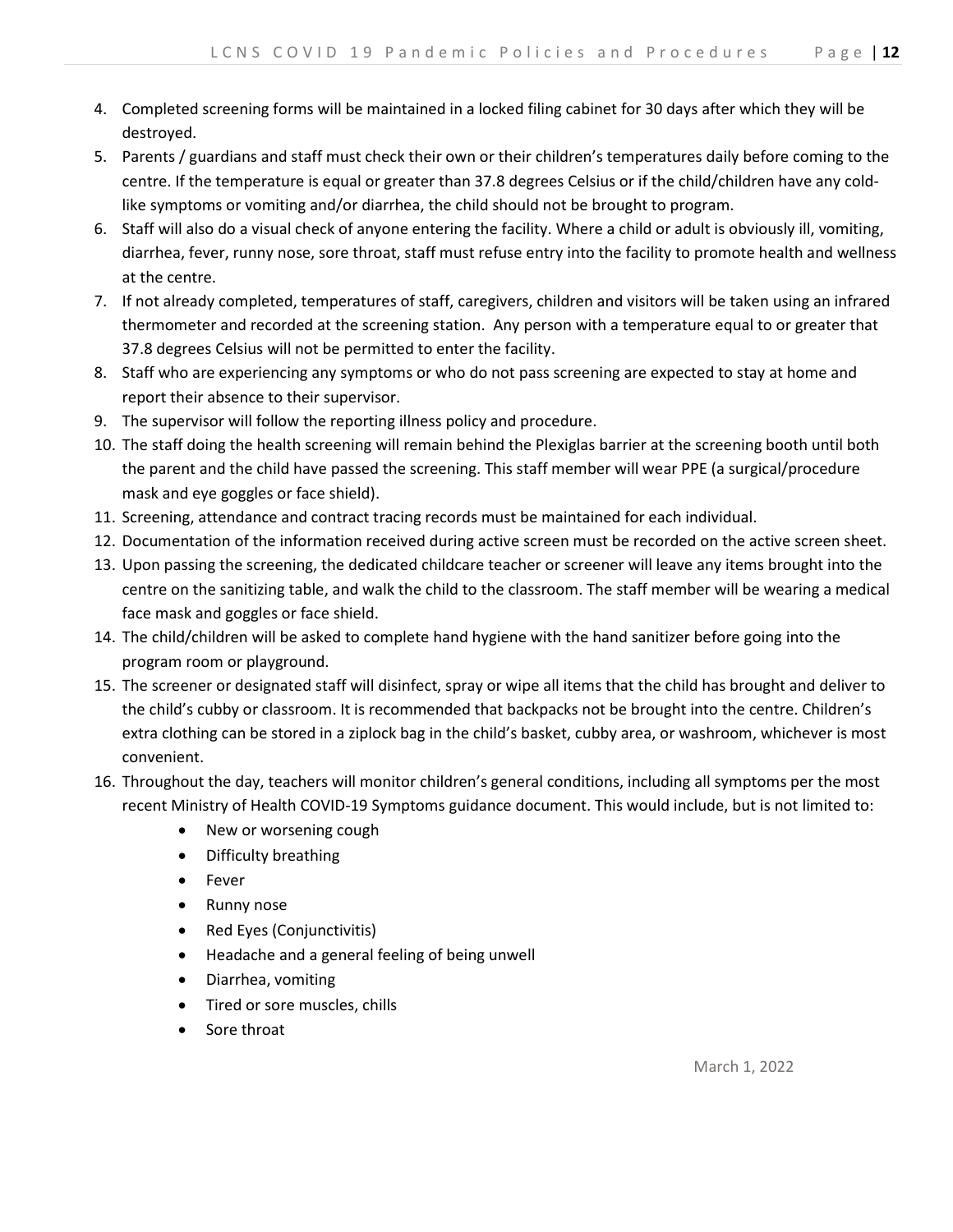- Muscle fatigue
- 17. If the child's condition changes at anytime throughout the day, the childcare teacher will notify the supervisor or designate immediately so the caregivers can arrange to have the child picked up.
- 18. The child will be isolated until pick up can be arranged according to the isolation procedure.
- 19. If a child or staff member has been absent from the program due a positive case of COVID-19, the child or staff cannot return to program until cleared by public health. The person screening will verify with the supervisor or designate that the child or staff is eligible to return.

#### Communication Plan

In the event of an outbreak in our childcare centre, families will be notified by email through the google groups and asked to reply to confirm receipt of the information. Any family that does not respond within a designated amount of time will receive a telephone call.

#### Visitors

Essential visitors will be permitted to enter the program. All visitors will be screened and contact information will be recorded. Visitors are required to wear a medical mask (surgical/procedural). Refer to Region of Waterloo Public Health Guidelines for further details regarding visitors.

Ministry staff and other public officials (e.g. fire marshal, public health inspectors) are permitted to enter and inspect the child care centre at any reasonable time.

## Covid-19 Immunization and Disclosure Policy

## Purpose

The purpose of this policy is to outline organizational expectations with regards to COVID-19 immunization disclosure. Contingent upon vaccine availability, all eligible individuals, are strongly encouraged to receive a COVID-19 vaccine, unless there is a medical reason to not receive a vaccine.

#### **Background**

Lakeshore Co-operative Nursery School recognizes the importance of immunization of individuals regularly interacting and providing services to children due to the nature of their work and potential for exposure in the community. This COVID-19 immunization policy aims to protect the child care program's population including children, staff, volunteers, students on educational placements and any person providing child care or other services to a child in care. COVID-19 is an acute respiratory illness caused by the severe acute respiratory syndrome coronavirus 2 (SARS-CoV-2). It may be characterized by fever, cough, shortness of breath, and several other symptoms. Asymptomatic infection is also possible. The risk of severe disease increases with age but is not limited to the elderly and is elevated in those with underlying medical conditions.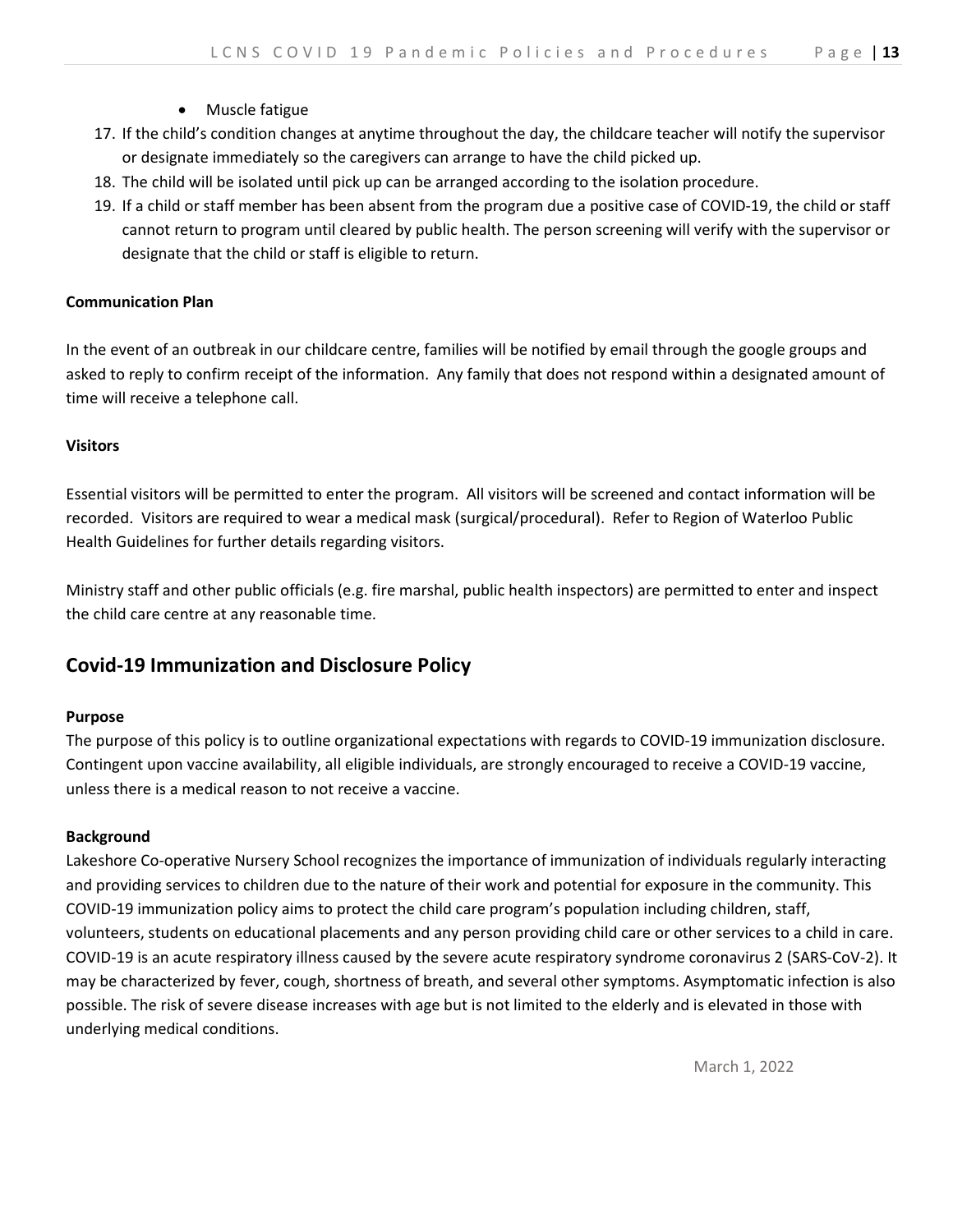## Application of the Policy

The Immunization and Disclosure Policy will apply to the following groups of individuals, except where the individual works remotely and the individual's work does not involve in-person interactions:

- Employees of the licensee;
- Volunteers;
- Students on an educational placement;
- Any licensee who regularly interacts with children, staff or providers; and

• Any person who provides child care or other services to a child who receives child care (e.g., special needs resourcing consultant)

#### Policy

The Chief Medical Officer of Health has directed all licensed child care programs to develop, implement and ensure compliance with a COVID-19 immunization and disclosure policy. All individuals covered by this policy must provide one of the following:

- 1. Proof of all required doses of a COVID-19 vaccine approved by the World Health Organization.
- 2. Written proof of a medical reason, provided by either a physician or nurse practitioner that sets out:
	- a. that the person cannot be vaccinated against COVID-19; and
	- b. the effective time period for the medical reason (i.e., permanent or time- limited).

Effective immediately, all individuals covered by this policy must show proof of vaccination before interacting with the children in our program. LCNS will provide a 4 week grace period during which one dose of the vaccine will be acceptable. Effective March 1, 2022, full vaccination with 2 doses will be required.

For those unable to receive a vaccination for medical reasons, alternate work from home may be considered at the discretion of the voting board.

Aggregate data will be submitted to the Ministry of Education on a monthly basis regarding the number of staff who have been vaccinated and who have received a booster dose. No names or identifying information will be provided.

#### Educational session

The educational session has been approved by and/or provided by Lakeshore Co-operative Nursery School and addresses all of the following learning components:

- how COVID-19 vaccines work;
- vaccine safety related to the development of the COVID-19 vaccines;
- benefits of vaccination against COVID-19;
- risks of not being vaccinated against COVID-19; and
- possible side effects of COVID-19 vaccination.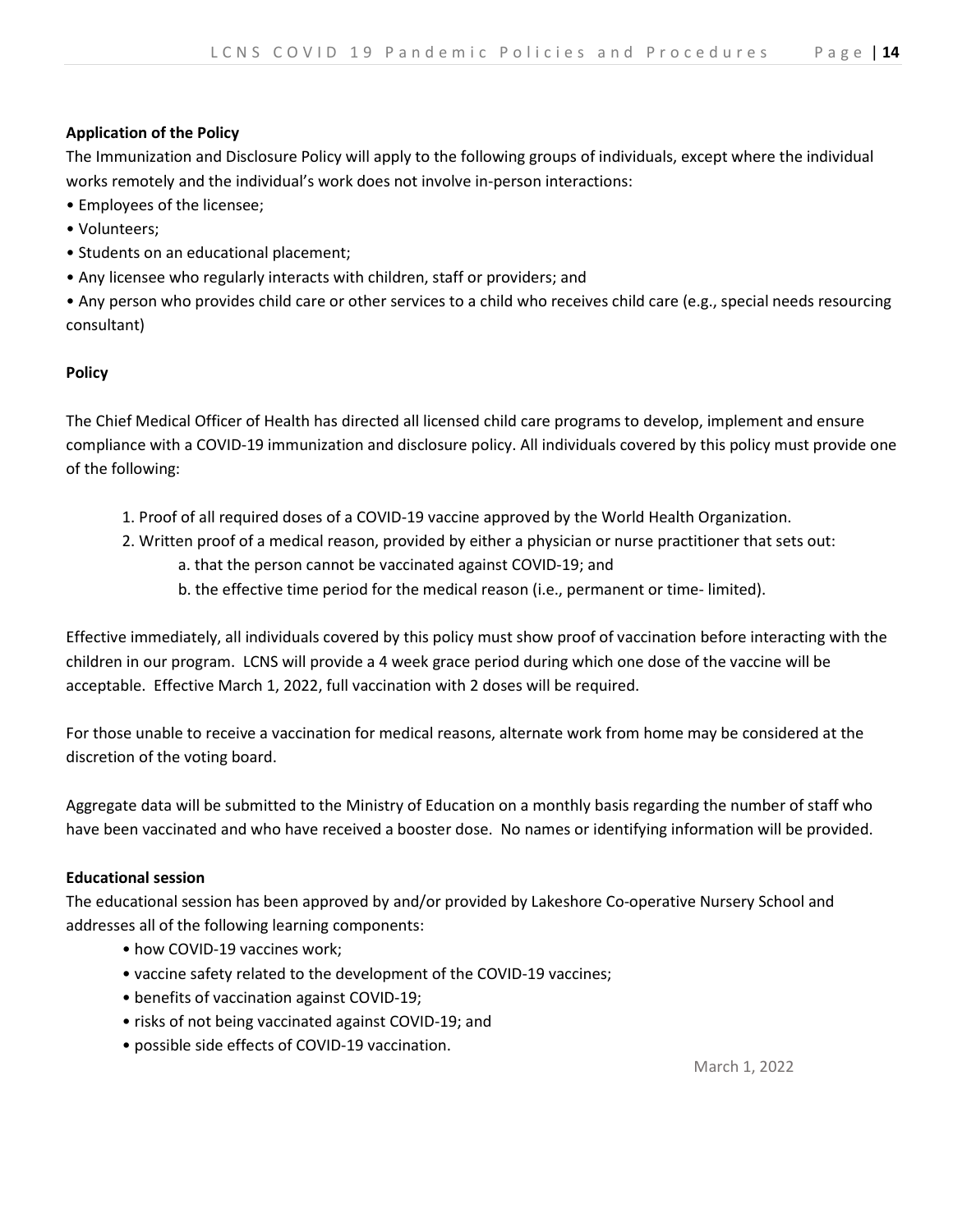An attestation must be completed to show that individuals have completed the required Educational Session.

#### Support for Vaccination

Lakeshore Co-operative Nursery School will provide the following supports for people subject to this policy to receive a vaccine:

Paid sick leave to recover from the side effects of a vaccination

#### Testing Requirements

Individuals subject to the policy who are not fully vaccinated must regularly complete an antigen point of care testing for COVID-19 and demonstrate a negative result three times per week; and provide written verification of the negative test result. Tests must be completed no more than 48 hours before attendance at the program. For individuals who are deemed covered by the immunization disclosure policy but are less frequently present at the premises (e.g., an volunteer duty parent), frequent testing may not be possible or reasonable. In these cases, the individual must submit to a rapid antigen test as part of screening, prior to interacting with children, providers or staff.

#### Confidentiality Statement

As per s. 77 of O. Reg 137/15 made under the Child Care and Early Years Act, 2014, Lakeshore Co-operative Nursery School is required to report such statistical information to the Ministry of Education as may be required. No identifying information will be provided to the ministry in relation to this policy; all statistical information will be provided in aggregate form.

The records required under the instructions may contain personal information, including personal health information. LCNS will ensure that records required under the instructions are kept in a secure location at the child care centre and will abide by privacy regulations to ensure confidentiality is maintained.

## Covid-19 Tuition Fee Policies

Tuition fees are due at the time of registration and must be in good standing for children to continue in the program. Parents are required to pay for all regularly scheduled days including statutory holidays, snow days and the child's sick/vacation days. Refunds will be given due to a COVID-19 closure by the Region of Waterloo Public Health Unit. The LCNS board will reassess the situation if a longer closure is necessary due to an outbreak or if schools are mandated to close by the government.

Tuition fees are set by the LCNS Board of Directors, based on the operation costs of the school, and are supplemented by the Region of Waterloo, Ontario Government Operating Funding, and grant opportunities.

Fees must be paid prior to a child starting school. If a child starts part way through the school year, a payment covering the full installment for the month is required if the child begins before the 15th of the month, as well as payment for each month through June. Registrations received on or after the 15th of the month, tuition will be reduced by 50% of